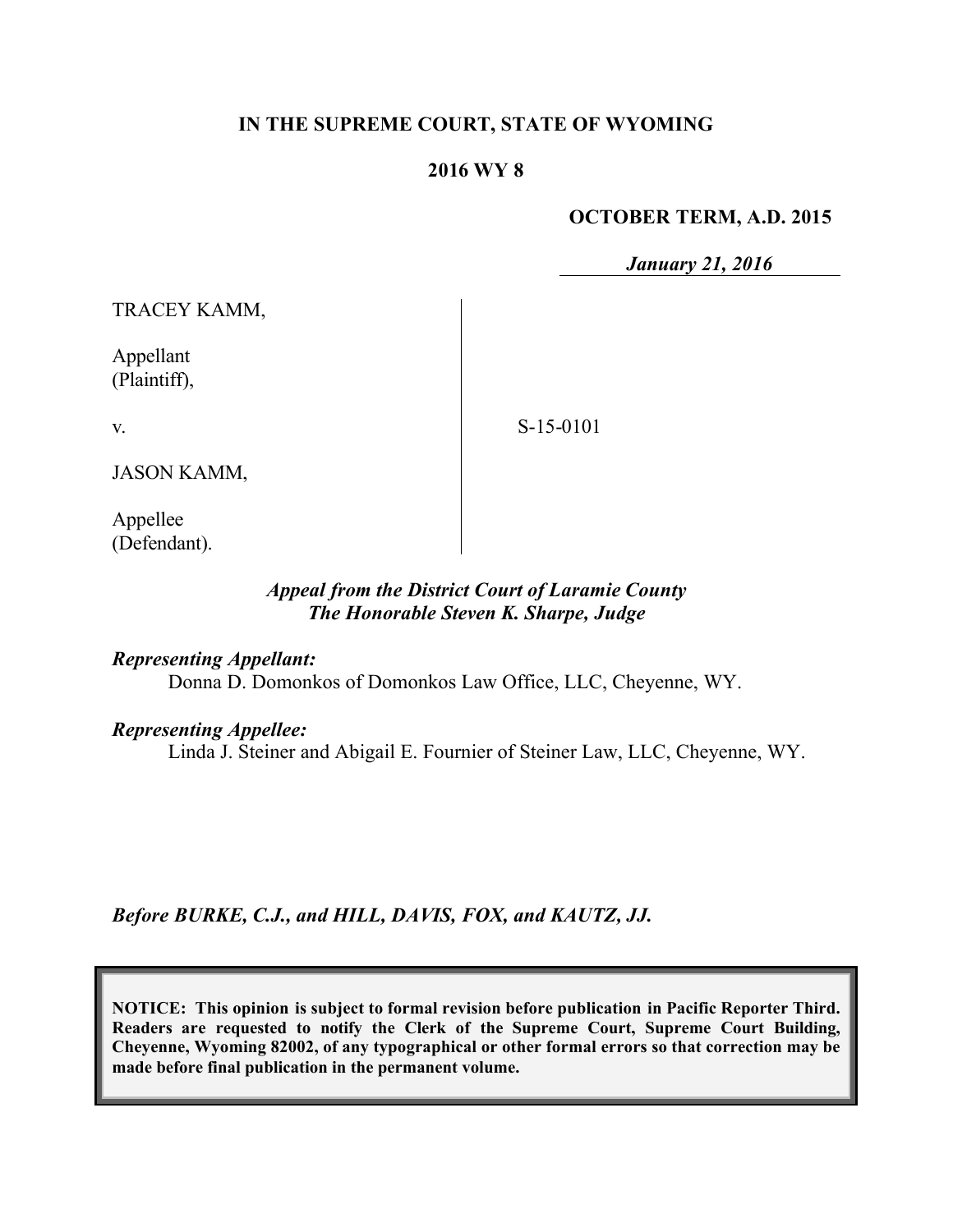**HILL,** Justice.

[¶1] Tracey Kamm appeals the district court's alimony decision, claiming that to deny her alimony was an abuse of the court's discretion. We will affirm the district court.

#### **ISSUE**

[¶2] Tracy Kamm presents one issue for our review:

The district court abused its discretion when it denied [her] request for alimony.

## **STANDARD OF REVIEW**

[¶3] We review the district court's decision on alimony for abuse of discretion:

There are few rules more firmly established in our jurisprudence than the proposition that disposition of marital property, calculation of income for child support purposes, and the granting of alimony are committed to the sound discretion of the district court. *Johnson v. Johnson*, 11 P.3d 948, 950 (Wyo. 2000). Judicial discretion is a composite of many things, among which are conclusions drawn from objective criteria; it means exercising sound judgment with regard to what is right under the circumstances and without doing so arbitrarily or capriciously. *Id*.; *Vaughn v. State*, 962 P.2d 149, 151 (Wyo. 1998). We must ask ourselves whether the trial court could reasonably conclude as it did and whether any facet of its ruling was arbitrary or capricious. *Johnson*, 11 P.3d at 950. In accomplishing our review, we consider only the evidence in favor of the successful party, ignore the evidence of the unsuccessful party, and grant to the successful party every reasonable inference that can be drawn from the record. *Id*.

*Opitz v. Opitz*, 2007 WY 207, ¶ 7, 173 P.3d 405, 407- 408 (Wyo. 2007) (quoting *Belless v. Belless*, 2001 WY 41, ¶ 6, 21 P.3d 749, 750-751 (Wyo. 2001)).

*Levene v. Levene*, 2014 WY 161, ¶ 12, 340 P.3d 270, 273 (Wyo. 2014).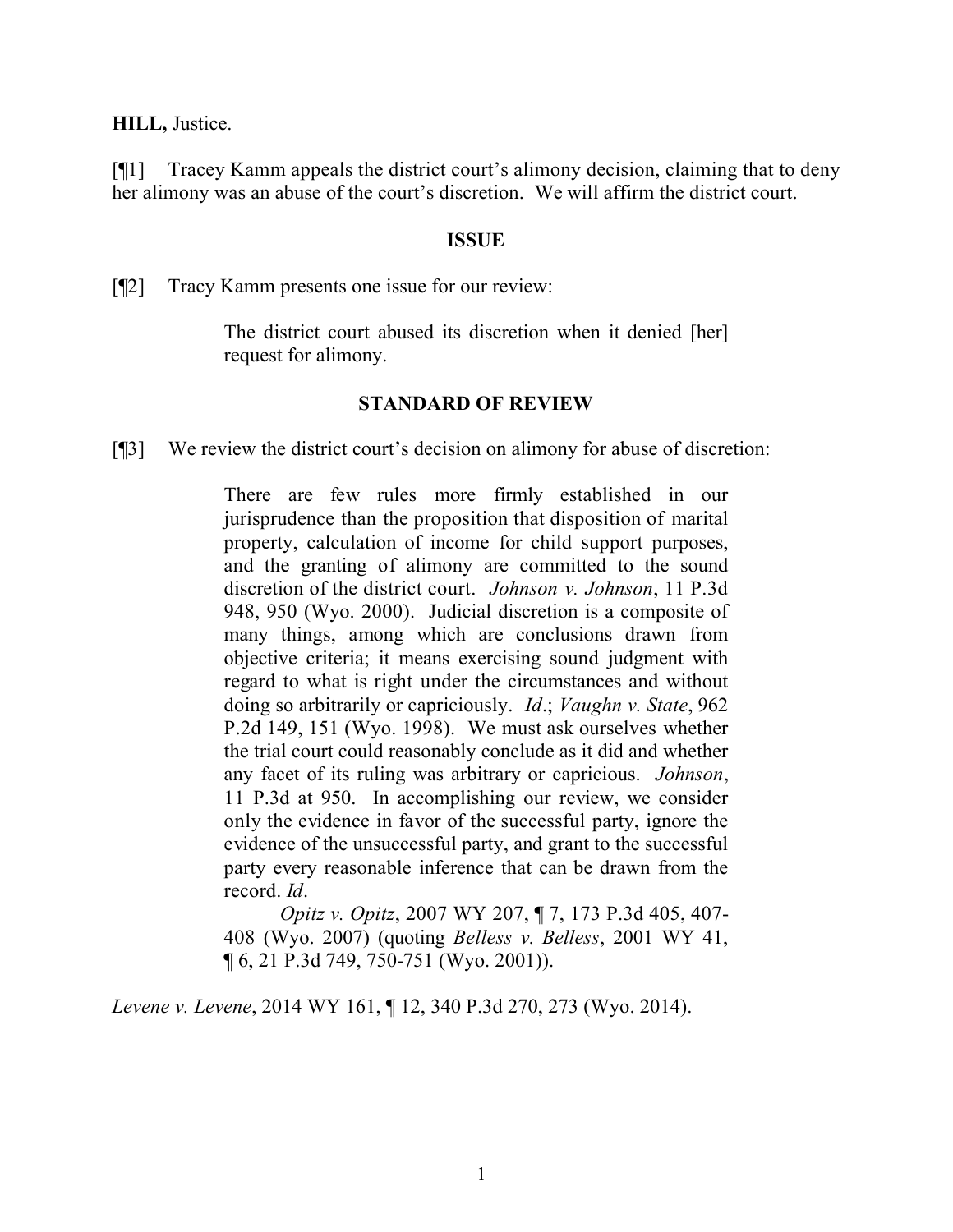## **FACTS**

[¶4] Jason Kamm (Husband) and Tracy Kamm (Wife) married in 2001. Though their marriage did not produce any children, Husband adopted Wife's two children from a prior marriage. Those children are now emancipated. During the marriage, Husband worked as a physical therapist and Wife worked inside the home. Wife suffers from a myriad of medical conditions, including PTSD, lupus, fibromyalgia, spinal arthritis, and depression.

[¶5] In 2013, Wife filed for divorce. She stayed in the marital home, while Husband paid the mortgage and other bills. In February of 2014, the district court ordered Husband to pay alimony of \$3,000.00 per month, as well as \$3,000.00 in attorney's fees. While the divorce was pending, Wife was denied Social Security disability and began working part-time.

[¶6] The case proceeded to trial on November 12, 2014. The court ruled as follows:

Mr. Kamm appears to enjoy good health. During the trial, the court heard substantial testimony about Mrs. Kamm's health. The court finds that Plaintiff presented credible evidence that she has historically suffered from various medical conditions, including lupus, post-traumatic stress disorder (PTSD), and depression. The Plaintiff did not present credible evidence, however, that her medical conditions are debilitating, or that they prevent her from seeking and obtaining employment. Significantly, the Plaintiff did not present any testimony from a medical expert opining that Plaintiff is occupationally incapacitated or physically incapable of holding any job. Plaintiff called two health care providers during the trial: Dr. Haug (a psychologist and expert on PTSD) and Stacy Davis (an acupuncturist). Ms. Davis testified that she has treated the Plaintiff for over one year, and that she has seen improvement in the Plaintiff's condition over that time period. She testified that Plaintiff has not experienced any "flare ups" or problems with her autoimmune disorders, and that her treatment focus has been on addressing Plaintiff's insomnia, anxiety and fatigue related to her PTSD. Ms. Davis testified that she has seen an improvement in those areas as well. Dr. Haug testified Plaintiff's PTSD presents a "significant disability" that does impact her ability to obtain employment. Despite those limitations, however, Dr. Haug testified that PTSD can be managed "very well," and that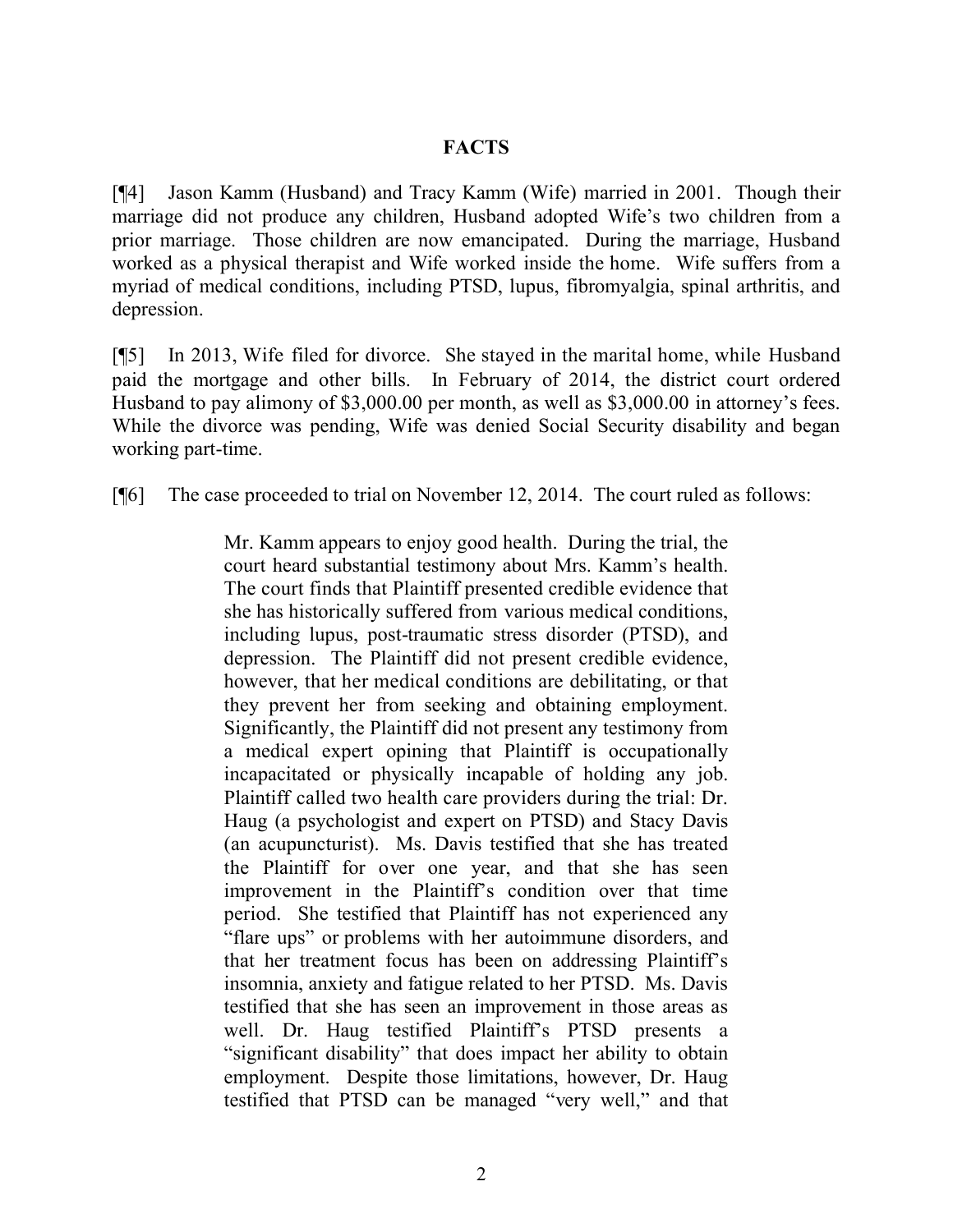Plaintiff has the ability to find employment in a "very quiet, very predictable environment." In that regard, the court finds it significant that Plaintiff has previously demonstrated an ability to work in jobs outside of her home even after the traumatic events from her first marriage. Plaintiff testified that she met Defendant in 2001, while she was working at the Buffalo Bill Museum in Cody. Plaintiff has also recently taken a part-time position at Michaels. In short, the court finds that Plaintiff has the ability to seek and obtain appropriate employment, despite the limitations imposed by her medical conditions.

[¶7] Specifically regarding alimony, the court stated as follows:

Plaintiff has requested that this court award her monthly alimony of \$3,500.00 for a period of five (5) years. Applying legal standards …, the court does not find in the record a justification for awarding that amount of alimony for such a long duration. …[T]he court finds that Plaintiff has the ability to find employment that would accommodate her medical limitations. Furthermore, … [Plaintiff] has not exercised appropriate diligence to secure employment since filing her divorce complaint. The court also finds that it is not "just and equitable" under the facts and circumstances of this case to order Defendant to continue to pay alimony in the amount of \$3,000 a month, as he has been doing since March of 2014. [The Wyoming] Supreme Court has made clear that an award of marital property is a preferable substitute [to] alimony, and that "one spouse should not have a perpetual claim on the earnings of the other; that divorce, insofar as possible should sever the ties of the parties and they should begin to start their lives anew." *Grosskopf v. Grosskopf,* 677 P2d 814, 821 (Wyo. 1984).

In this case, the court has awarded [Wife] half of the equity in the marital home as well as half of [Husband's] retirement account. The court believes this award will assist [Wife] in her financial transition in the wake of this divorce. Furthermore, the court notes that [Husband] is presently working four different jobs; drives a fifteen-year old vehicle; and is living in a mobile home. [Husband] should not be required to continue to work four jobs to provide alimony to [Wife] who has the ability to work.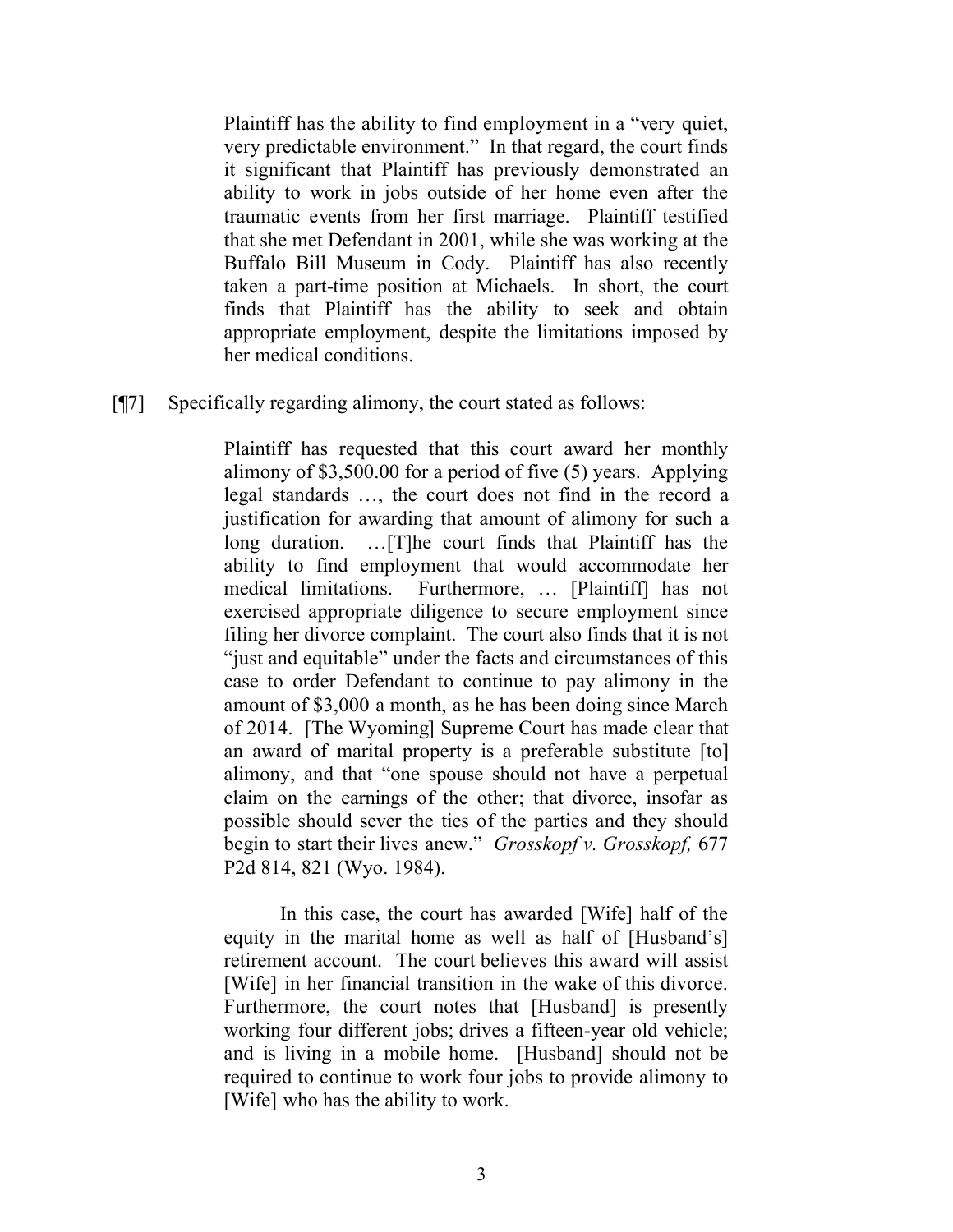The court further ordered a limited and reduced alimony payment of \$1,000.00 per month for three months beginning January 1, 2015. This appeal followed.

## **DISCUSSION**

[¶8] Wife argues that the district court abused its discretion in not awarding her alimony. She submits that her alimony request was reasonable because she placed a fiveyear time limit on the request. She points to Husband's gross income of \$8,100.00 per month and claims that because he has the ability to pay, alimony is proper. Wife also challenges the district court's property division, and argues with its finding that she is able to work. She claims she is *de facto* unemployable, and faults the court for criticizing her treatment of her PTSD with acupuncture.

[¶9] Husband counters that the district court did not abuse its discretion in deciding alimony and submits that he does not have the ability to pay. Husband points to his living in a mobile home and driving an old car, and working several jobs with long hours. Husband also argues that Wife does not need alimony and that she has the skills and education to be employable in at least two fields. Husband also argues that Wife has failed to paint the complete picture and that the property division was fair.

[¶10] We have said regarding alimony,

The purpose of alimony is to provide a post-divorce substitute for the support provided to a spouse during the marriage. [*Johnson v. Johnson*, 11 P.3d 948 at 951 (Wyo. 2000)]. It is for the support and maintenance of a former spouse who is unable to adequately provide for himself or herself. *Id.* An award of property is a preferable modern substitute for alimony. *Id.* While in some cases alimony may be a necessity, "under ordinary circumstances it should be recognized that one spouse should not have a perpetual claim on the earnings of the other; that divorce, insofar as possible should sever the ties of the parties and they should begin to start their lives anew." *Grosskopf v. Grosskopf*, 677 P.2d 814, 821 (Wyo. 1984). When alimony is awarded in the absence of a stipulated settlement between the parties, the record must reflect some evidence that alimony, with its special features, is needed. *Johnson*, 11 P.3d at 951. If the intent is to adjust the equities between the parties at the time of the divorce, property division, which may encompass a series of payments, is the preferable method. *Id.*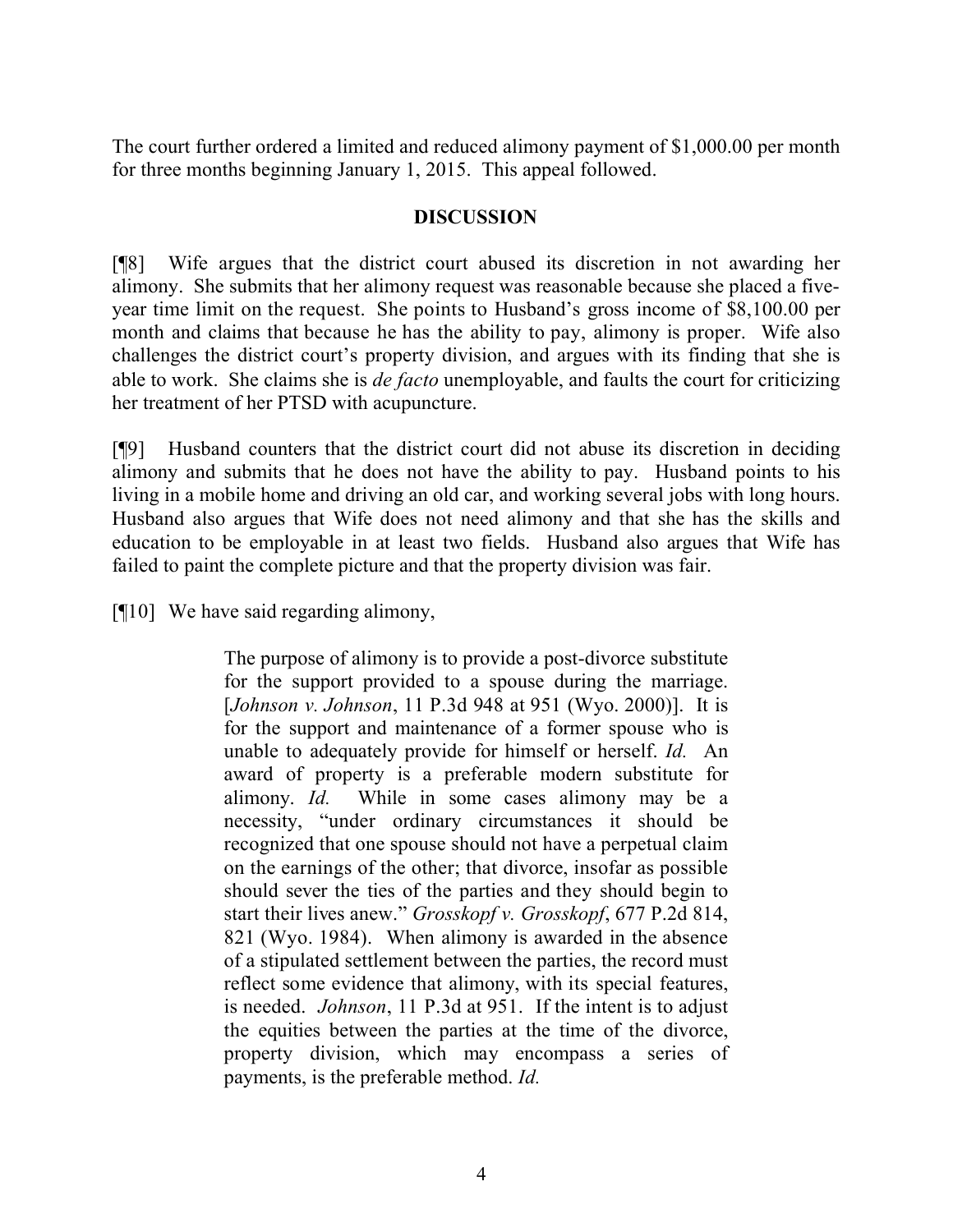*Stevens v. Stevens*, 2014 WY 23, ¶ 15, 318 P.3d 802, 807-808 (Wyo. 2014). We are also guided by Wyo. Stat. Ann. § 20-2-114 (LexisNexis 2015) in alimony cases:

# § 20-2-114. **Disposition of property to be equitable; factors; alimony generally.**

(a) ... [I]n granting a divorce, the court shall make such disposition of the property of the parties as appears just and equitable, having regard for the respective merits of the parties and the condition in which they will be left by the divorce, the party through whom the property was acquired and the burdens imposed upon the property for the benefit of either party and children. The court may decree to either party reasonable alimony out of the estate of the other having regard for the other's ability to pay and may order so much of the other's real estate or the rents and profits thereof as is necessary be assigned and set out to either party for life, or may decree a specific sum be paid by either party.

We applied these tenets in *Stevens*, to which Wife compares the instant case and urges this Court to recognize the similarities and award temporary alimony.

[¶11] In *Stevens*, father took issue with the district court's alimony award to mother, who maintained a tax and bookkeeping practice. This Court noted the large difference in the parties' incomes–father earned over \$20,000.00/month and mother earned less than \$1,000.00/month. Ultimately, this Court approved the trial court's highly tailored alimony award:

> … [I]t is entirely within the discretion of the trial court to award alimony during a transition period wherein the party requesting alimony may gain special skills, education, **or experience** to enable the party to raise his or her earning capacity. Because of Mother's dedication as a stay at home mom the period allowed for alimony [five years] allows her to regain her ground as an employable CPA. Last but not least, of course, is Father's ability to pay. Father's monthly income at the time of trial was \$23,670.22 compared to Mother's \$943.41. Trial testimony proved Father had the ability to pay…

> Based upon the earning potential of each party we conclude that \$2,000.00 per month for five years is not beyond the bounds of reason.

*Stevens*, ¶¶ 16-17, 318 P.3d at 808 (emphasis in original).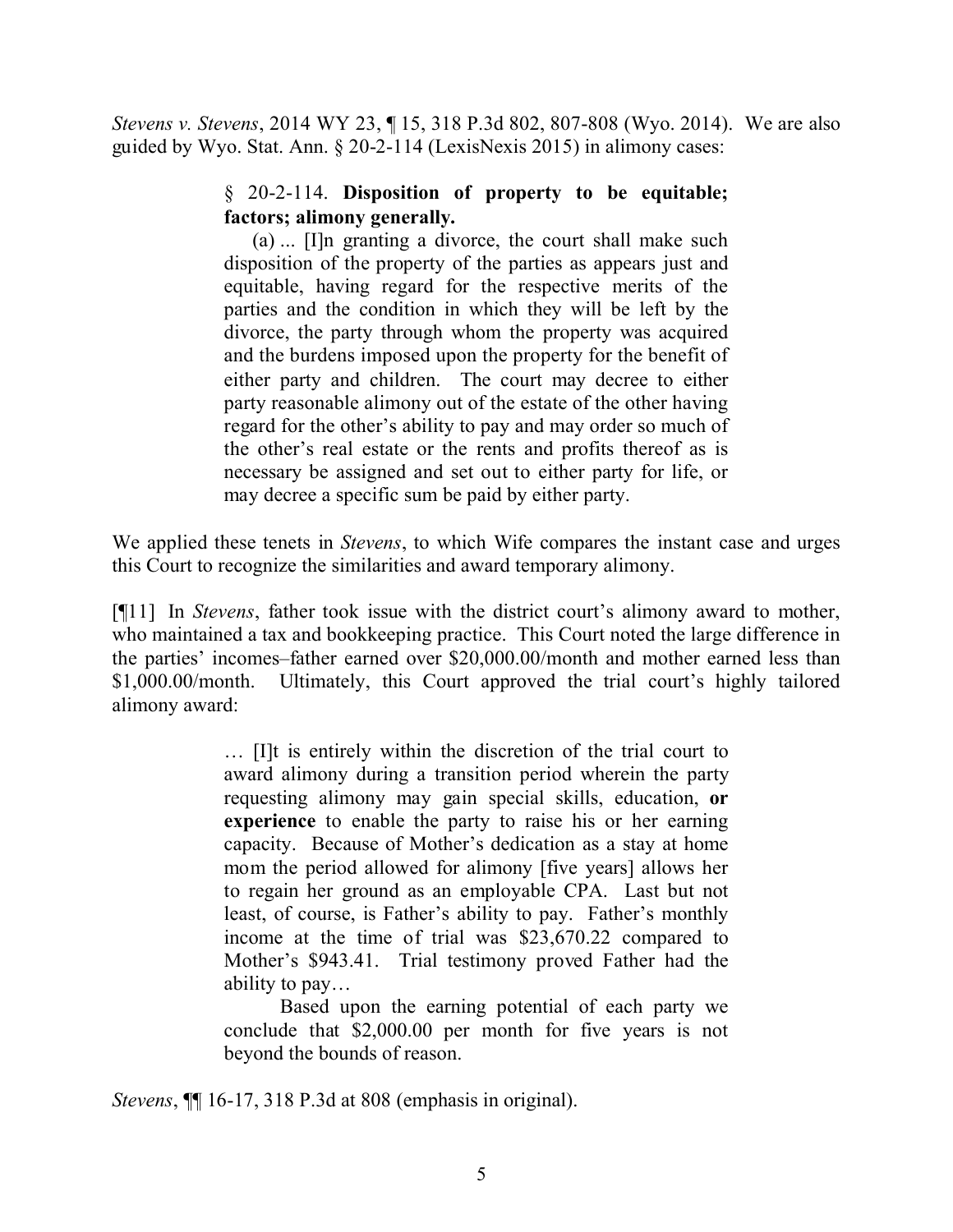[¶12] We find the facts of *Stevens* and this case dissimilar. First, we look to the ability of the payor spouse, in this instance, Husband. "[I]n determining whether a spouse is entitled to be awarded alimony, the trial court considers objective criteria including the ability of the payor spouse to pay and the necessity of support of the payee." *Johnson v. Johnson*, 11 P.3d 948, 950 (Wyo. 2000) (quoting *Neville v. Neville*, 8 P.3d 1072, 1073 (Wyo. 2000)). In *Stevens*, the discrepancy between the parties' incomes was over \$20,000.00 per month. Here, the difference is about \$8,000.00 per month and during the fifteen months leading up to the divorce, Husband paid \$91,230.00 toward the parties' joint financial obligations, as well as paying Wife temporary alimony of \$3,000.00 per month. In order to make ends meet, Husband lived in a mobile home, drove a fifteenyear-old car and worked four jobs. He worked six days per week, resulting in 60-70 hour work weeks. Scaling back to his one main job, Husband grossed \$8,100.00 per month and testified his monthly expenses were \$7,500.00.

[¶13] Taking Husband's ability to pay into account, we turn to the necessity of the receiving spouse in this case. Indeed, alimony is "for the support and maintenance of a former spouse who is unable to adequately provide for himself or herself." *Stevens*, ¶ 15, 318 P.3d at 807*.* Wife contends that she is "*de facto"* unemployable and cites to a worker's compensation case in support of her argument. While we appreciate Wife's attempt to cite pertinent case law, a worker's compensation case is inapplicable in this instance. That said, we will attend to Wife's contention that she is "*de facto*" unemployable.

[¶14] At trial, Wife presented two witnesses who testified as to her medical conditions. First, Wife's psychologist testified that Wife has PTSD, but that "can be managed very well." The psychologist also testified that it was his belief that she will continue to improve and is capable of working given the right circumstances. He also testified as follows:

> Q: Now, tell me what you mean. Could she – talk about employment. Could she work? What kind of employment could she do, if any?

> A: You know, Tracey's a bright woman. I think she's – you know, it isn't about intellectual ability. It is about emotional capabilities and feelings of trust or distrust in the world. I could think if the job was very isolative, it didn't involve the public, if it was, you know, based out of her home would be ideal or based out of a place she thought was safe, I think she could do the work.

> I think also because of some current concentration, memory problems, I think if it was extremely time limited or